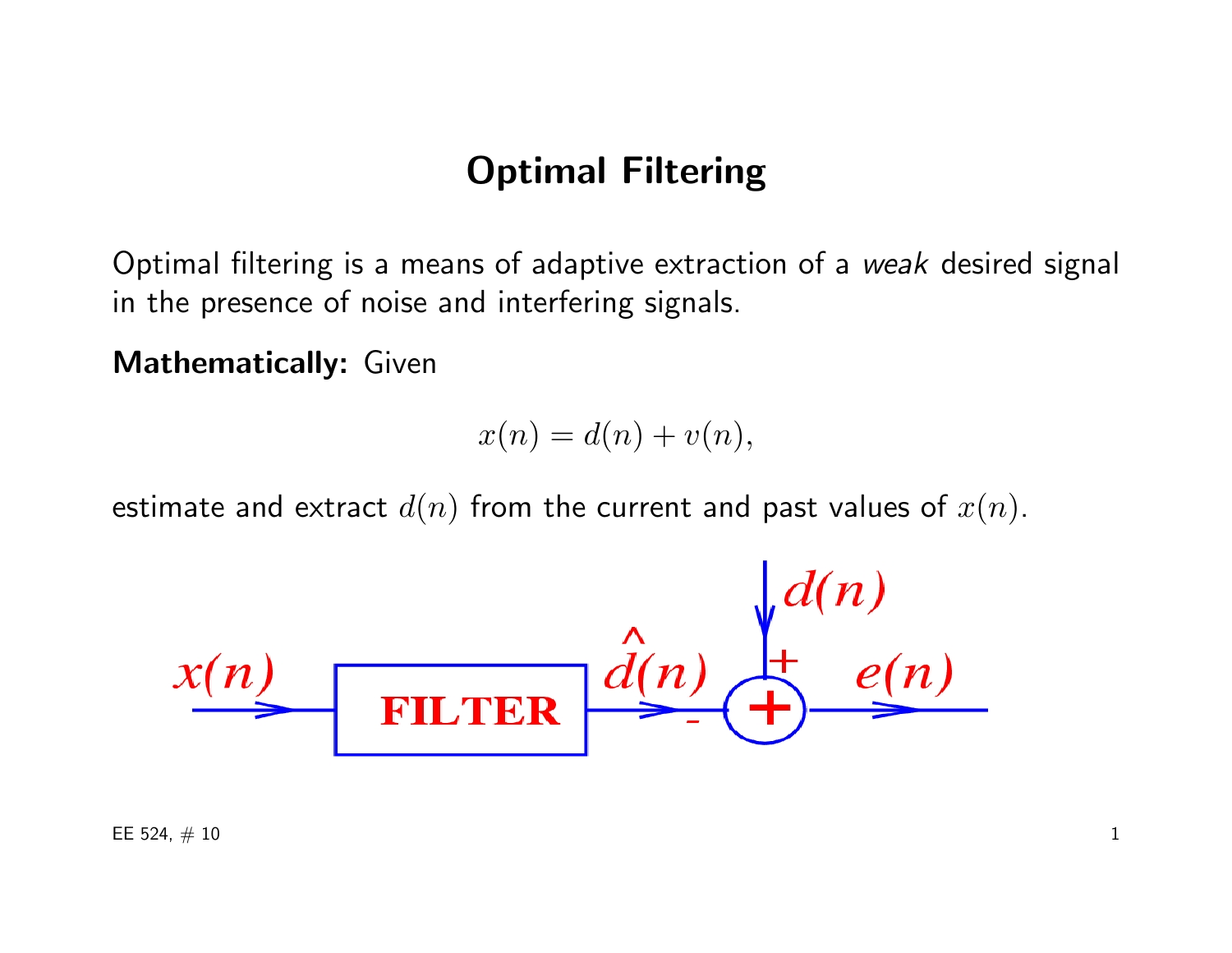# Optimal Filtering (cont.)

Let the filter coefficients be

$$
\boldsymbol{w} = \left[ \begin{array}{c} w_0 \\ w_1 \\ \vdots \\ w_{N-1} \end{array} \right].
$$

Filter output:

$$
y(n) = \sum_{k=0}^{N-1} w_k^* x(n-k) = \mathbf{w}^H \mathbf{x}(n) = \widehat{d}(n),
$$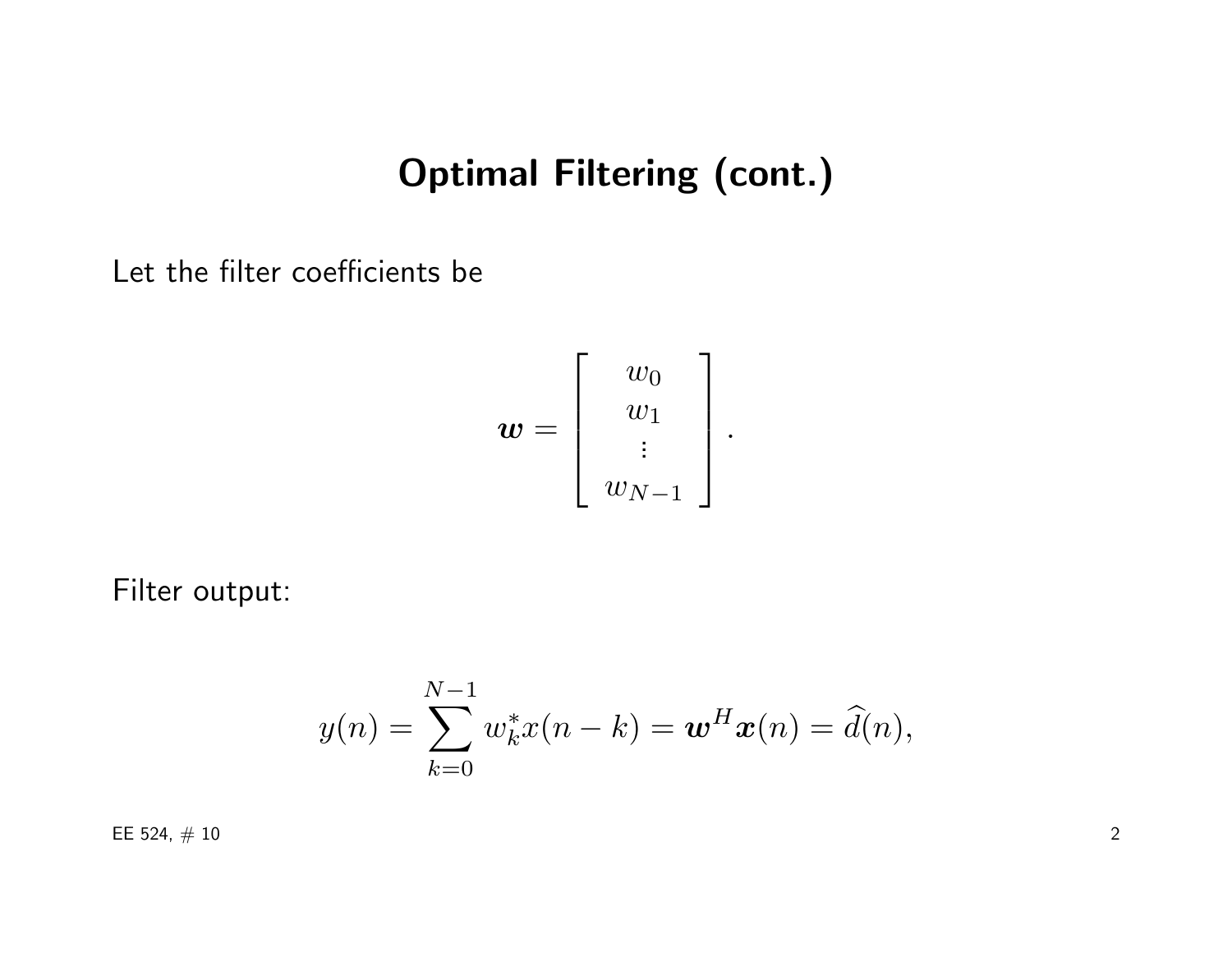where

$$
\boldsymbol{x}(n) = \left[ \begin{array}{c} x(n) \\ x(n-1) \\ \vdots \\ x(n-N+1) \end{array} \right].
$$

Omitting index  $n$ , we can write

$$
\widehat{d} = \boldsymbol{w}^H \boldsymbol{x}, \quad \boldsymbol{x} = \left[ \begin{array}{c} x_0 \\ x_1 \\ \vdots \\ x_{N-1} \end{array} \right].
$$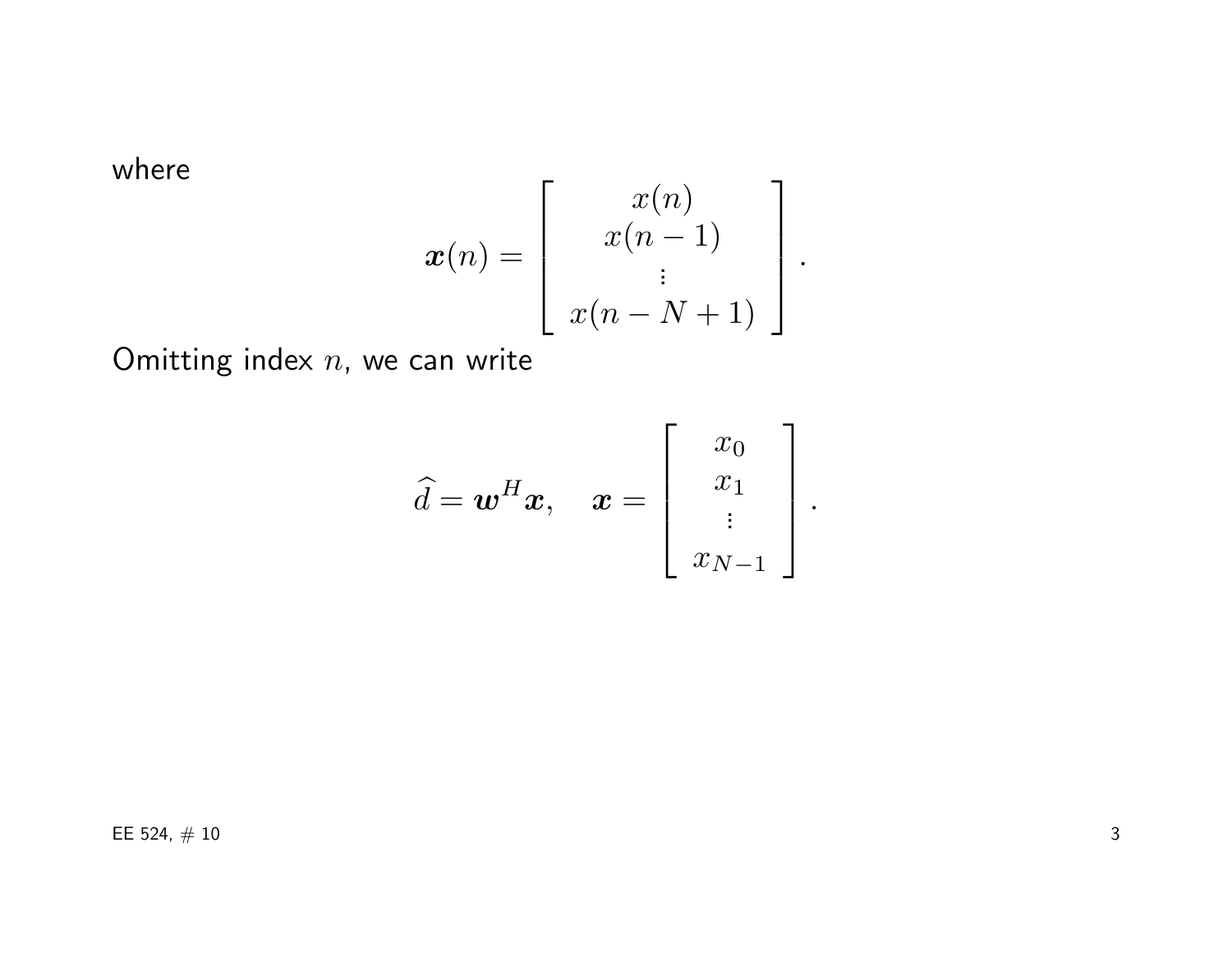# Optimal Filtering (cont.)

Minimize the Mean Square Error (MSE)

$$
\begin{aligned}\n\text{MSE} &= \mathbb{E}\{|e|^2\} = \mathbb{E}\{|d - \boldsymbol{w}^H \boldsymbol{x}|^2\} \\
&= \mathbb{E}\{(d - \boldsymbol{w}^H \boldsymbol{x})(d^* - \boldsymbol{x}^H \boldsymbol{w})\} \\
&= \mathbb{E}\{|d|^2\} - \boldsymbol{w}^H \mathbb{E}\{\boldsymbol{x}d^*\} - \mathbb{E}\{d\boldsymbol{x}^H\}\boldsymbol{w} + \boldsymbol{w}^H \mathbb{E}\{\boldsymbol{x}\boldsymbol{x}^H\}\boldsymbol{w}.\n\end{aligned}
$$
\n
$$
\begin{aligned}\n\min \text{MSE} &\rightarrow \partial \text{MSE}/\partial \boldsymbol{w} = \boldsymbol{0} \rightarrow \mathbb{E}\{\boldsymbol{x}\boldsymbol{x}^H\}\boldsymbol{w} - \mathbb{E}\{\boldsymbol{x}d^*\} = \boldsymbol{0}.\n\end{aligned}
$$

$$
R = E\{xx^H\} \quad \text{correlation matrix}
$$
  

$$
r = E\{xd^*\}.
$$

Wiener-Hopf equation (see Hayes 7.2):

$$
R\boldsymbol{w}=\boldsymbol{r} \quad \longrightarrow \quad \boldsymbol{w}_{\rm opt}=R^{-1}\boldsymbol{r}.
$$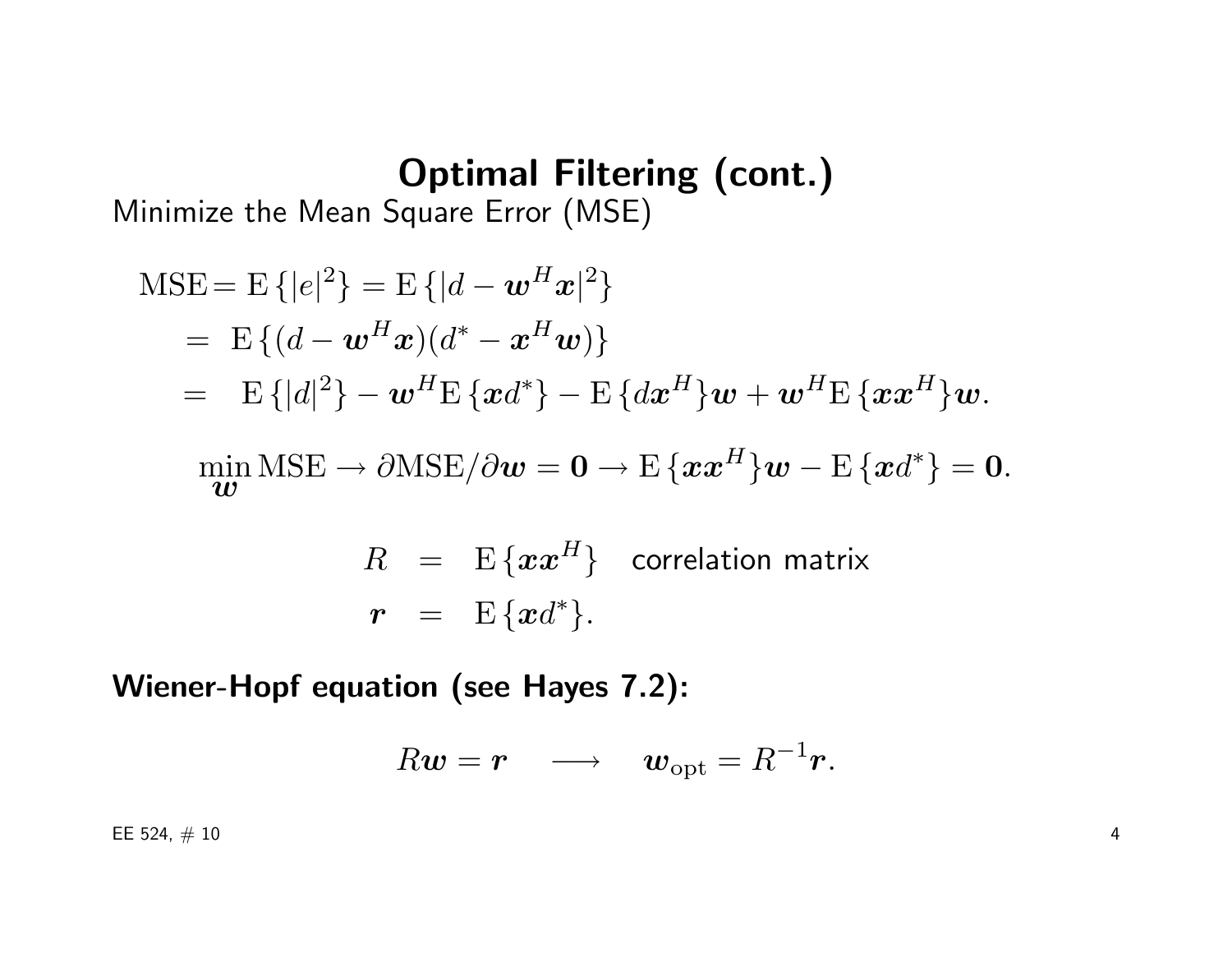## Wiener Filter

#### Three common filters:

1. general non-causal:

$$
H(z) = \sum_{k=-\infty}^{\infty} h_k z^{-k},
$$

2. general causal:

$$
H(z) = \sum_{k=0}^{\infty} h_k z^{-k},
$$

3. finite impulse response (FIR):

$$
H(z) = \sum_{k=0}^{N-1} h_k z^{-k}.
$$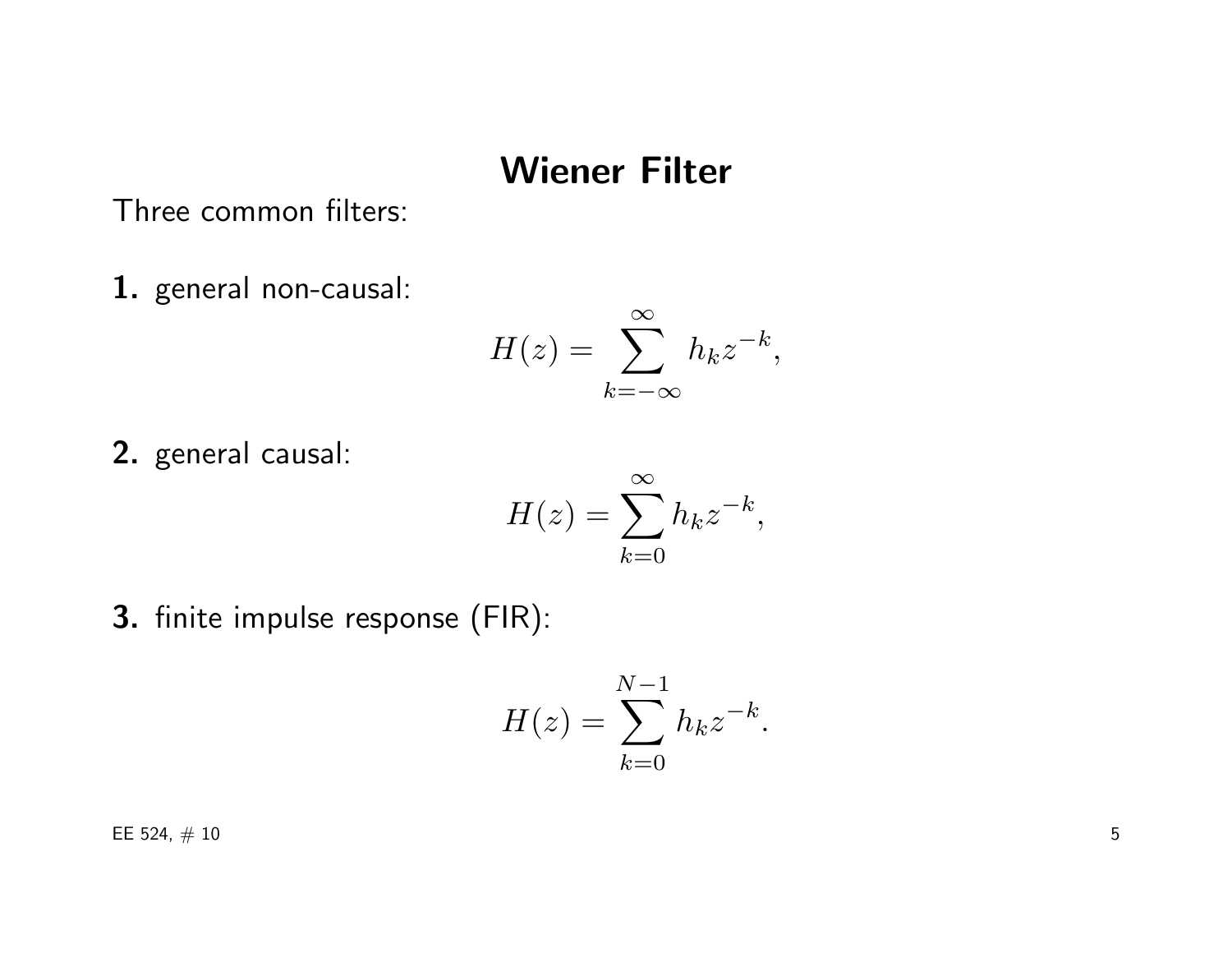### Wiener Filter

Case 1: Non-causal filter:

$$
\text{MSE} = \text{E}\left[|e(n)|^2\right] = \text{E}\left\{ [d(n) - \sum_{k=-\infty}^{\infty} h_k x(n-k)] [d(n) - \sum_{l=-\infty}^{\infty} h_l x(n-l)]^* \right\}
$$
  
=  $r_{dd}(0) - \sum_{l=-\infty}^{\infty} h_l^* r_{dx}(l) - \sum_{k=-\infty}^{\infty} h_k r_{dx}(k)^* + \sum_{k=-\infty}^{\infty} \sum_{l=-\infty}^{\infty} r_{xx}(l-k)h_k h_l^*.$ 

Remark: for causal and FIR filters, only limits of sums differ. Let  $h_i = \alpha_i + j\beta_i$ .  $\partial \text{MSE}/\partial \alpha_i = 0$ ,  $\partial \text{MSE}/\partial \beta_i = 0$   $\forall i \implies$ 

$$
r_{dx}(i) = \sum_{k=-\infty}^{\infty} h_k r_{xx}(i-k) \quad \forall i.
$$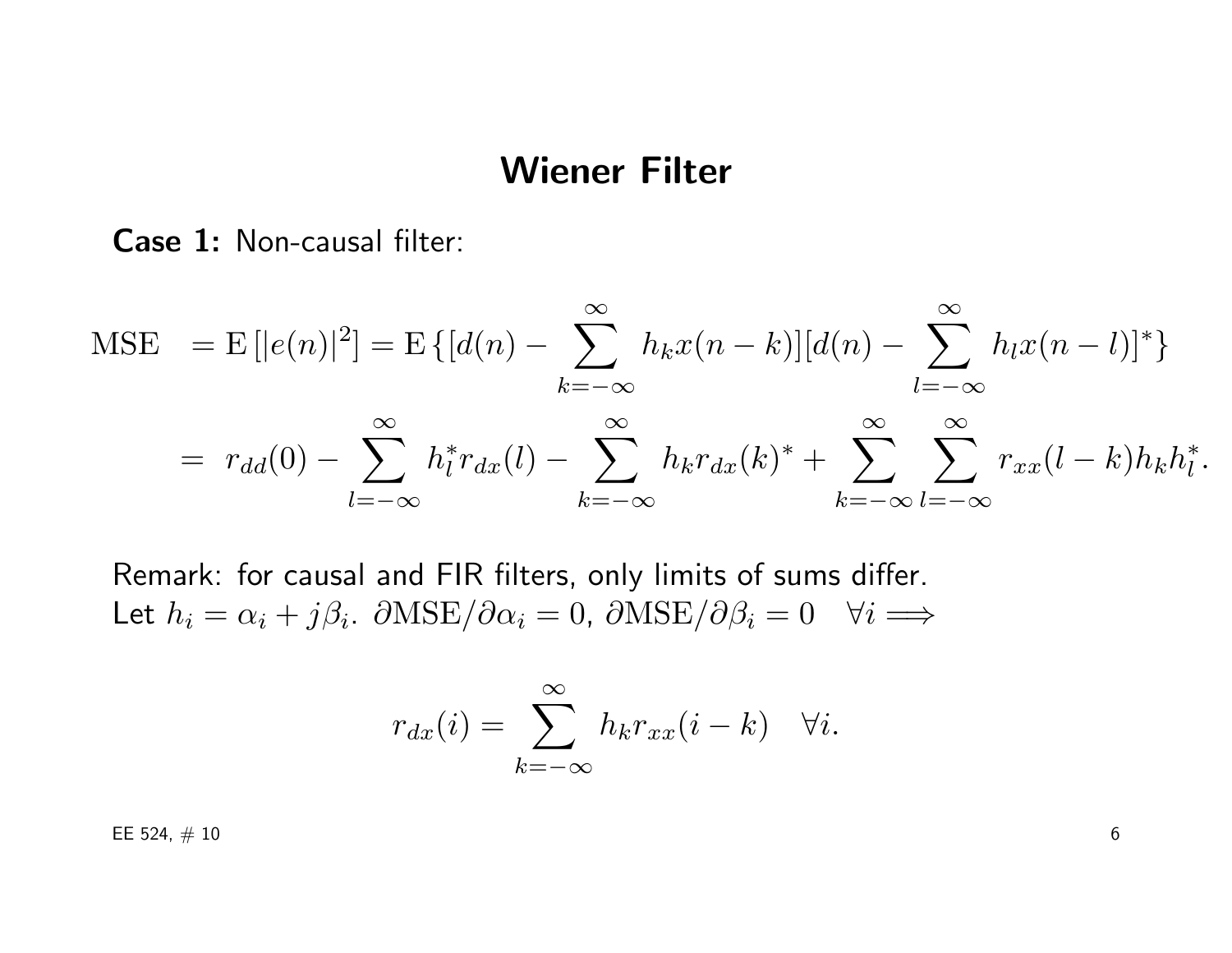#### In Z-domain

$$
P_{dx}(z) = H(z)P_{xx}(z),
$$

which is the optimal non-causal Wiener filter.

Example:  $x(n) = d(n) + e(n)$ ,

$$
P_{dd}(z) = \frac{0.36}{(1 - 0.8z^{-1})(1 - 0.8z)},
$$
  
\n
$$
P_{ee}(z) = 1,
$$
  
\n
$$
d(n) \text{ and } e(n) \text{ uncorrelated.}
$$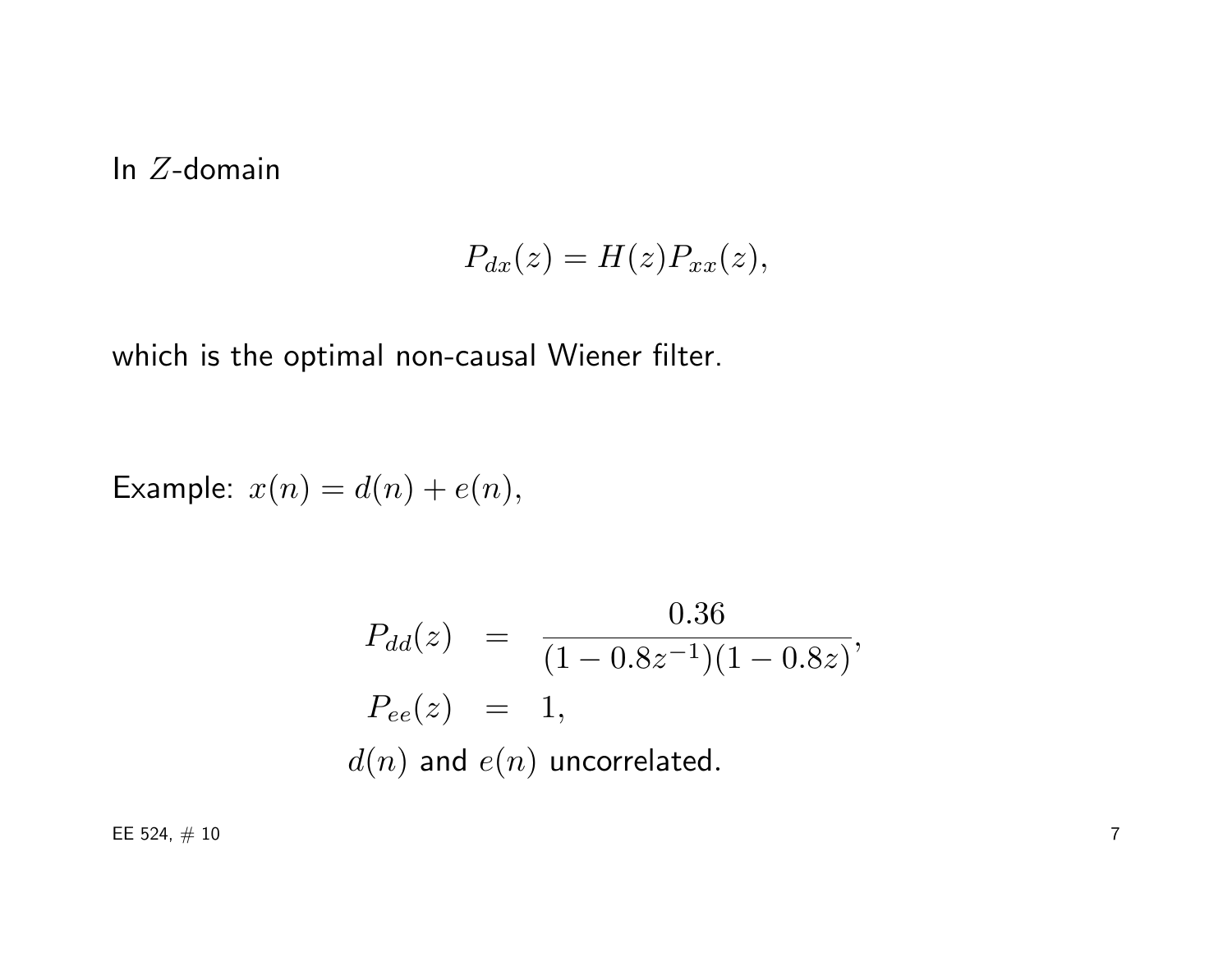## Optimal filter?

$$
P_{xx}(z) = P_{dd}(z) + P_{ee}(z)
$$
  
= 
$$
\frac{0.36}{(1 - 0.8z^{-1})(1 - 0.8z)} + 1
$$
  
= 
$$
1.6 \frac{(1 - 0.5z^{-1})(1 - 0.5z)}{(1 - 0.8z^{-1})(1 - 0.8z)},
$$
  

$$
r_{dx}(z) = E[d(n + k)[d(n)^* + e(n)^*]] = r_{dd}(k)
$$
  

$$
P_{dx}(z) = P_{dd}(z),
$$
  

$$
H(z) = \frac{P_{dx}(z)}{P_{xx}(z)} = \frac{0.36}{1.6(1 - 0.5z^{-1})(1 - 0.5z)},
$$
  

$$
h(k) = 0.3(\frac{1}{2})^{|k|}.
$$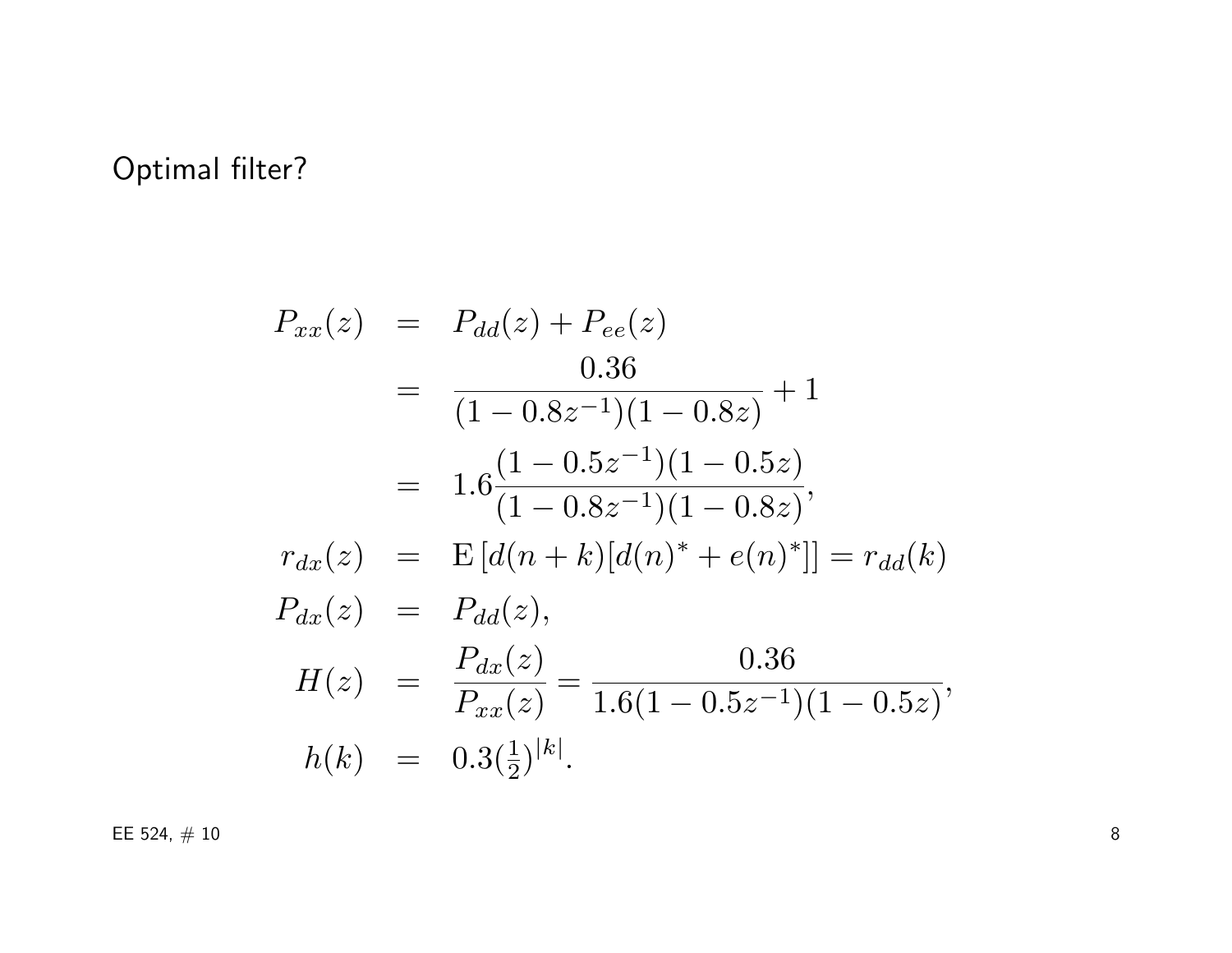Case 2: Causal filter (7.3.2 in Hayes):

$$
\begin{aligned}\n\text{MSE} &= \mathbb{E}\left[|e(n)|^2\right] = \mathbb{E}\left\{[d(n) - \sum_{k=0}^{\infty} h_k x(n-k)][d(n) - \sum_{l=0}^{\infty} h_l x(n-l)]^*\right\} \\
&= r_{dd}(0) - \sum_{l=0}^{\infty} h_l^* r_{dx}(l) - \sum_{k=0}^{\infty} h_k r_{dx}(k)^* + \sum_{k=0}^{\infty} \sum_{l=0}^{\infty} r_{xx}(l-k)h_k h_l^* \implies \\
r_{dx}(i) &= \sum_{k=0}^{\infty} h_k r_{xx}(i-k) \quad \forall i.\n\end{aligned}
$$

Let

$$
B(z)B^*(\frac{1}{z^*}) = \frac{1}{P_{xx}(z)}.
$$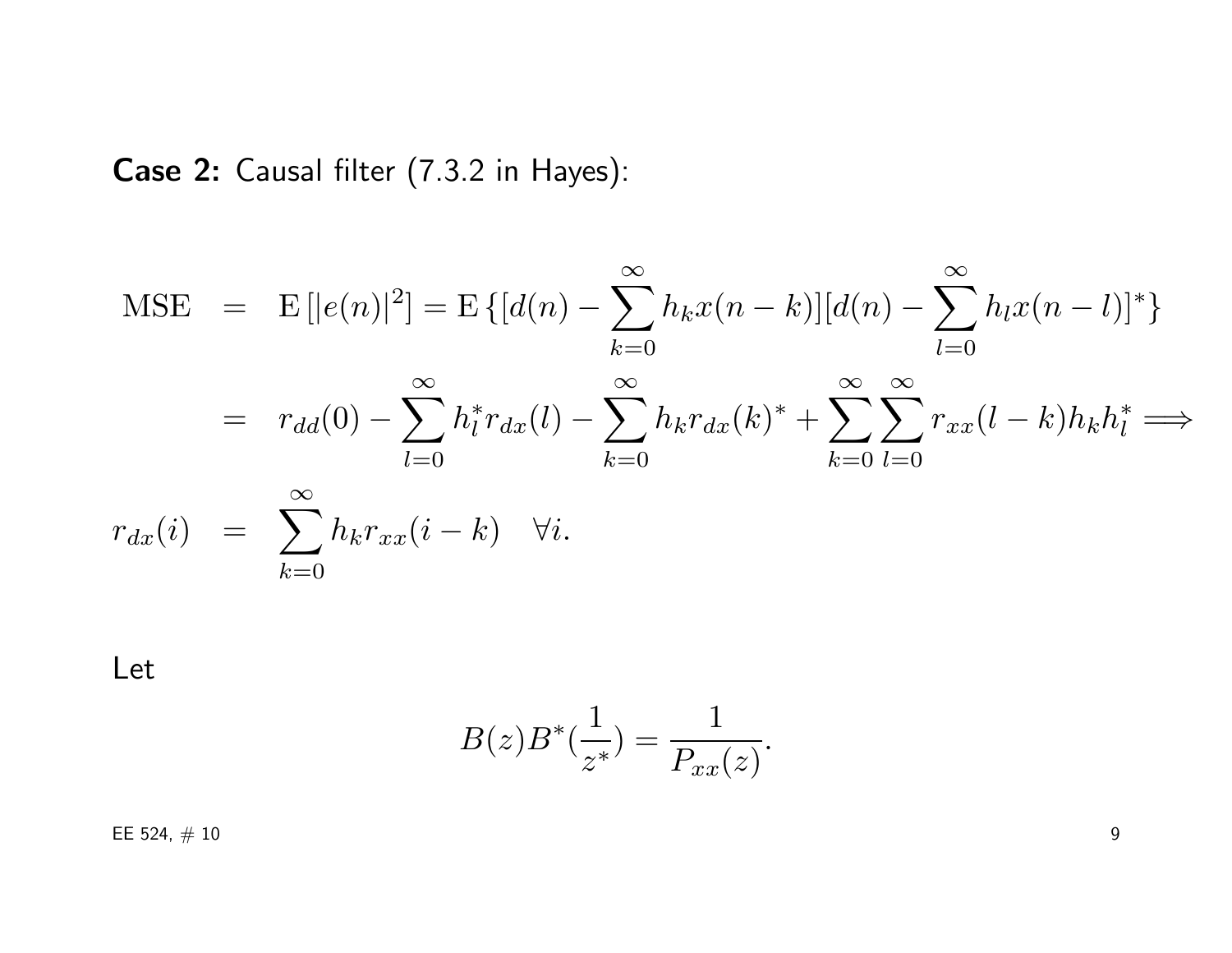Pick  $B(z)$  to be a stable, causal, minimum-phase system. Then

$$
P_{dx}(z) = \underbrace{H(z)B^{-1}(z)}_{\text{causal}}B^{-*}(\frac{1}{z^*}) \Longrightarrow
$$

$$
\frac{H(z)}{B(z)} = [P_{dx}(z)B^*(\frac{1}{z^*})]_+,
$$

where

$$
[Y(z)]_{+} = \left[\sum_{k=-\infty}^{\infty} y_k z^{-k}\right]_{+} = \sum_{k=0}^{\infty} y_k z^{-k}.
$$

$$
\implies H(z) = B(z)[P_{dx}(z)B^*(\frac{1}{z^*})]_{+}.
$$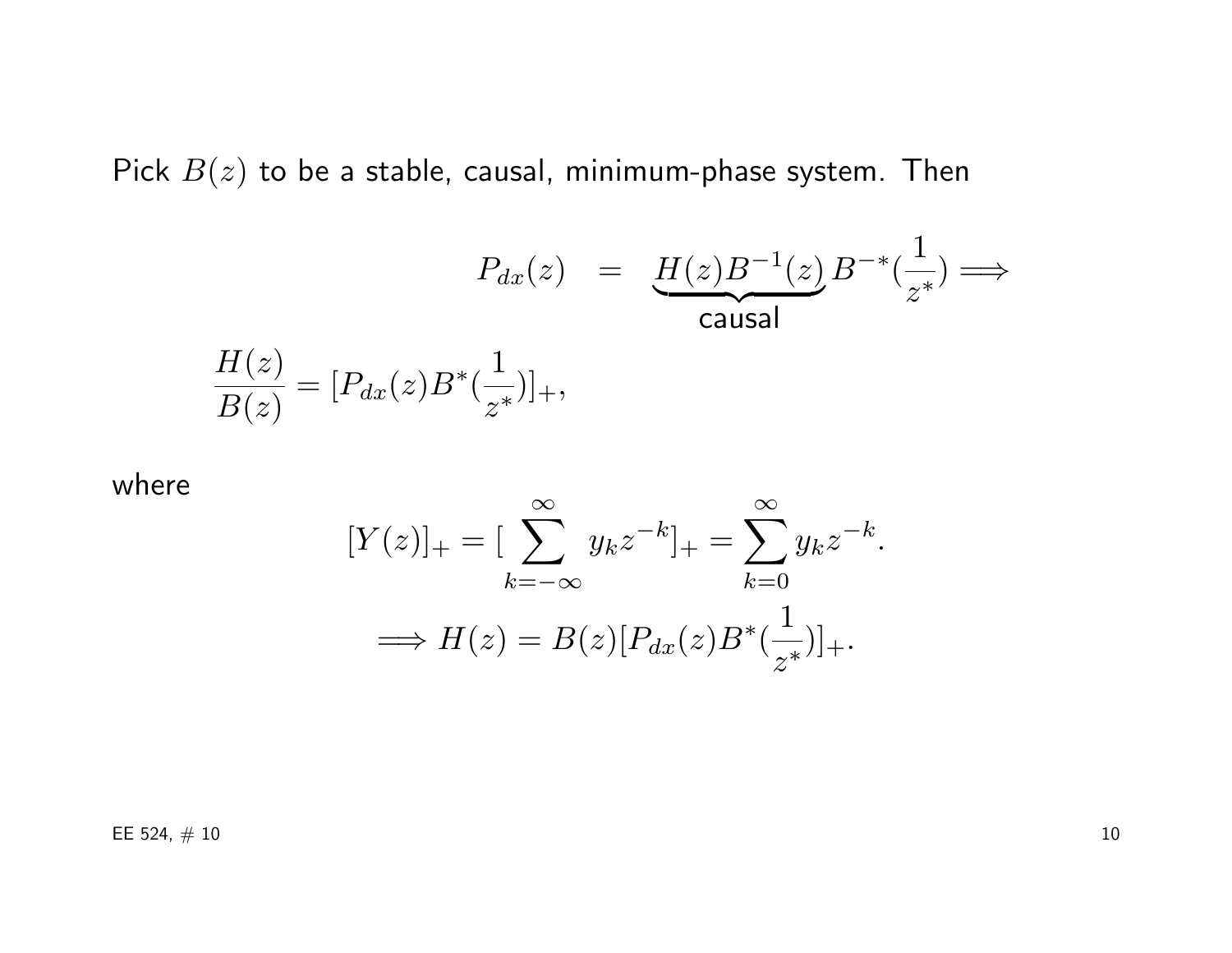# Causal Filter: Example

Same as before:  $x(n) = d(n) + e(n)$ ,

$$
P_{dd}(z) = \frac{0.36}{(1 - 0.8z^{-1})(1 - 0.8z)},
$$
  
\n
$$
P_{ee}(z) = 1,
$$
  
\n
$$
d(n) \text{ and } e(n) \text{ uncorrelated.}
$$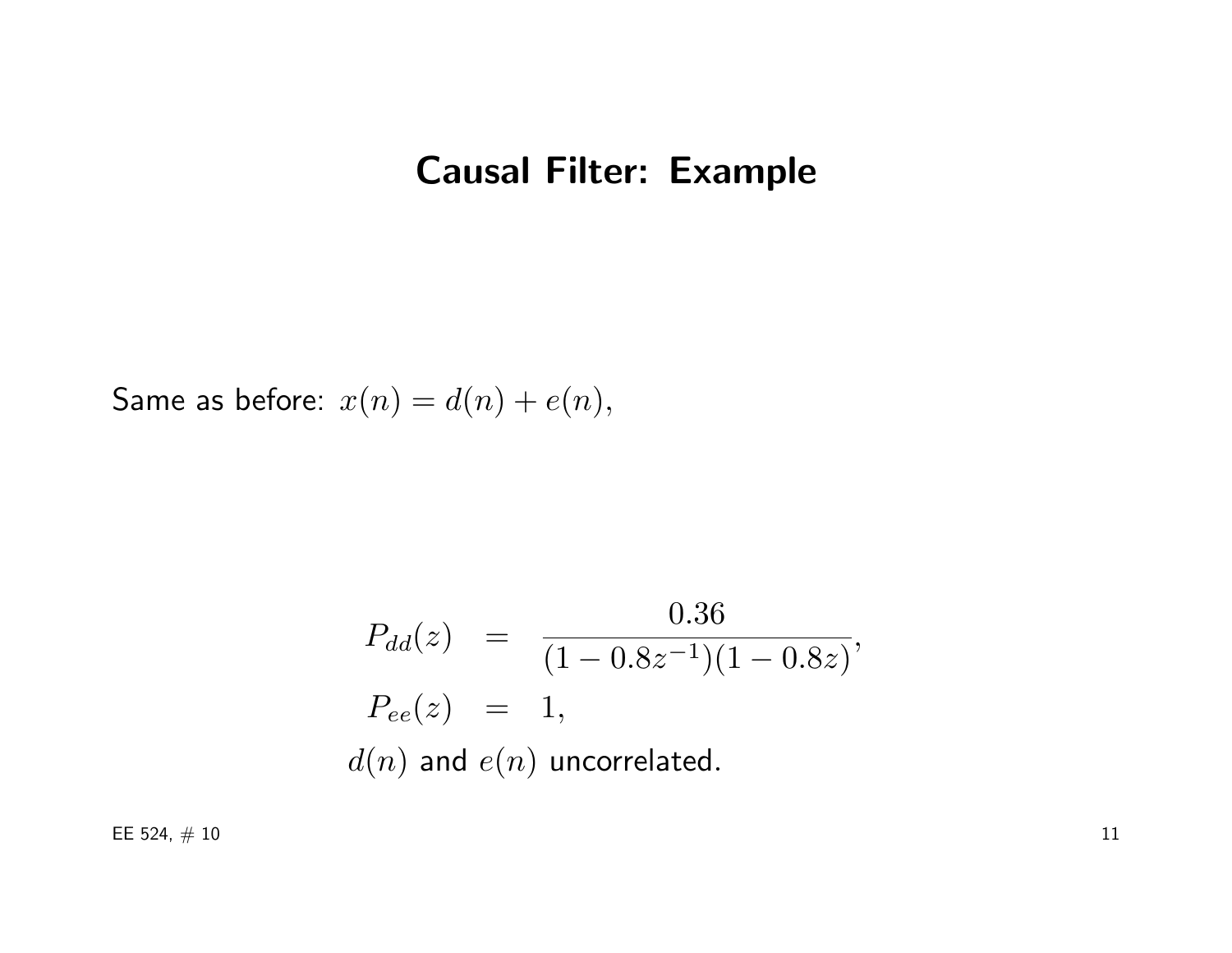## Optimal filter?

$$
P_{dx}(z) = P_{dd}(z),
$$
  
\n
$$
P_{xx}(z) = P_{dd}(z) + P_{ee}(z)
$$
  
\n
$$
= 1.6 \frac{(1 - 0.5z^{-1})(1 - 0.5z)}{(1 - 0.8z^{-1})(1 - 0.8z)},
$$
  
\n
$$
B(z) = \frac{1}{\sqrt{1.6}} \frac{1 - 0.8z^{-1}}{1 - 0.5z^{-1}} \text{ stable and causal},
$$
  
\n
$$
P_{dx}(z)B^*(\frac{1}{z^*}) = \frac{0.36}{(1 - 0.8z^{-1})(1 - 0.8z)} \frac{1}{\sqrt{1.6}} \frac{1 - 0.8z}{1 - 0.5z}
$$
  
\n
$$
= \frac{0.36}{\sqrt{1.6}} \frac{1}{(1 - 0.8z^{-1})(1 - 0.5z)}
$$
  
\n
$$
= \frac{0.36}{\sqrt{1.6}} \left[\frac{\frac{5}{3}}{1 - 0.8z^{-1}} + \frac{\frac{5}{6}z}{1 - 0.5z}\right]
$$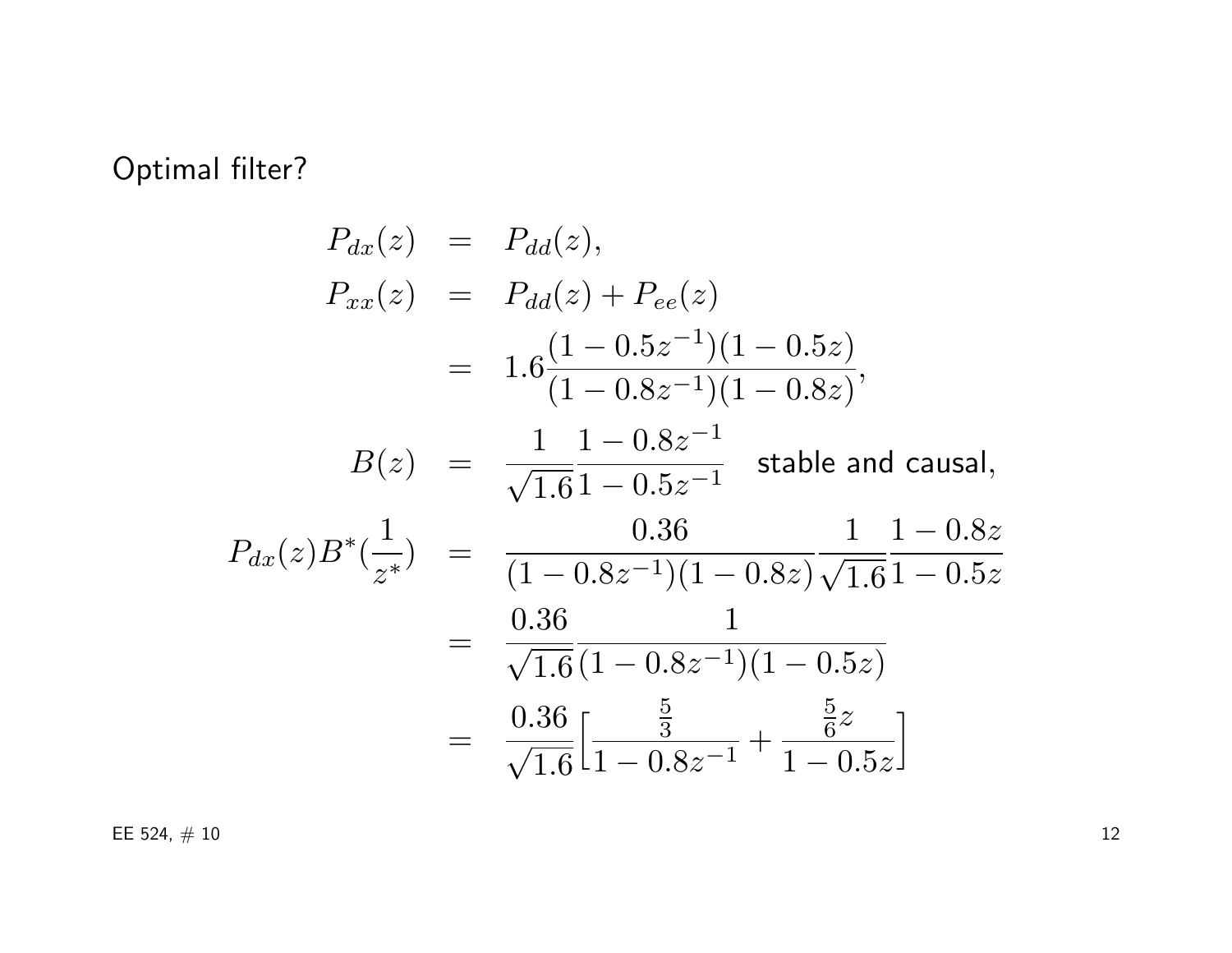$$
[P_{dx}(z)B^*(\frac{1}{z^*})]_+ = \frac{0.36}{\sqrt{1.6}} \frac{\frac{5}{3}}{1 - 0.8z^{-1}}
$$
  
\n
$$
H(z) = B(z)[P_{dx}(z)B^*(\frac{1}{z^*})]_+ = \frac{1}{\sqrt{1.6}} \frac{1 - 0.8z^{-1}}{1 - 0.5z^{-1}} \frac{0.36}{\sqrt{1.6}} \frac{\frac{5}{3}}{1 - 0.8z^{-1}}
$$
  
\n
$$
= 0.375 \frac{1}{1 - 0.5z^{-1}} \Longrightarrow h(k) = \frac{3}{8}(\frac{1}{2})^k, \quad k = 0, 1, 2, ...
$$

Case 3: FIR filter (done before):

$$
r_{dx}(i) = \sum_{k=0}^{N-1} h_k r_{xx}(i-k) \quad \forall i.
$$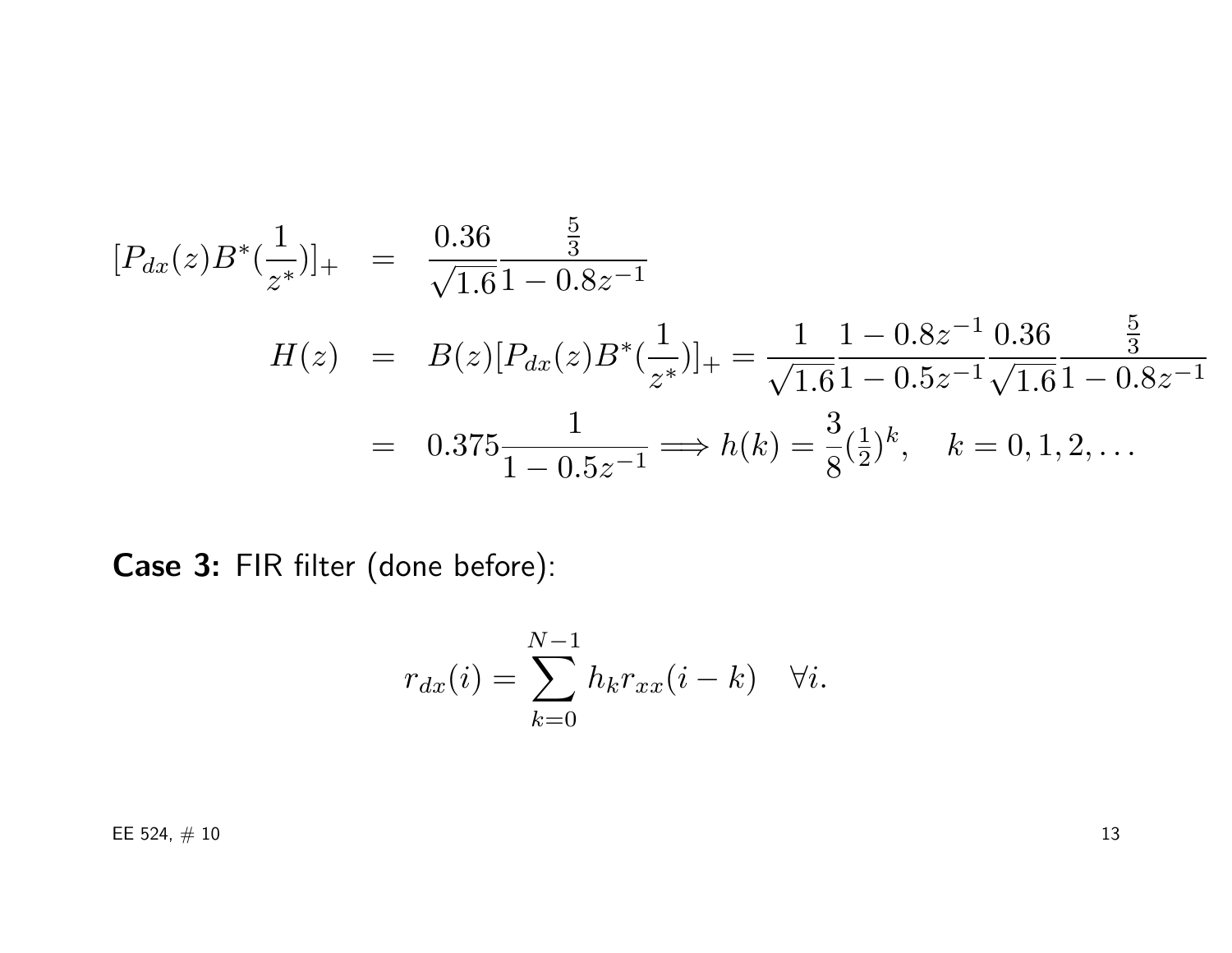### FIR Wiener Filter - Generalization

Theorem 1. Assume that

$$
\left[\begin{array}{c} \boldsymbol{x} \\ \boldsymbol{d} \end{array}\right] \in \mathcal{N}\left(\left[\begin{array}{c} \boldsymbol{\mu}_x \\ \boldsymbol{\mu}_d \end{array}\right] \left[\begin{array}{cc} C_{xx} & C_{xd} \\ C_{dx} & C_{dd} \end{array}\right]\right).
$$

Then the posterior pdf of  $d$  given  $x$ ,  $f_{d|x}(d|x)$ , is also Gaussian, with moments given by

$$
\begin{array}{rcl}\n\mathbf{E}\left[\boldsymbol{d}|\boldsymbol{x}\right] & = & \boldsymbol{\mu}_d + \overbrace{C_{dx}C_{xx}^{-1}}^{\boldsymbol{W}^H}(\boldsymbol{x}-\boldsymbol{\mu}_x) \\
C_{d|x} & = & C_{dd} - C_{dx}C_{xx}^{-1}C_{xd}.\n\end{array}
$$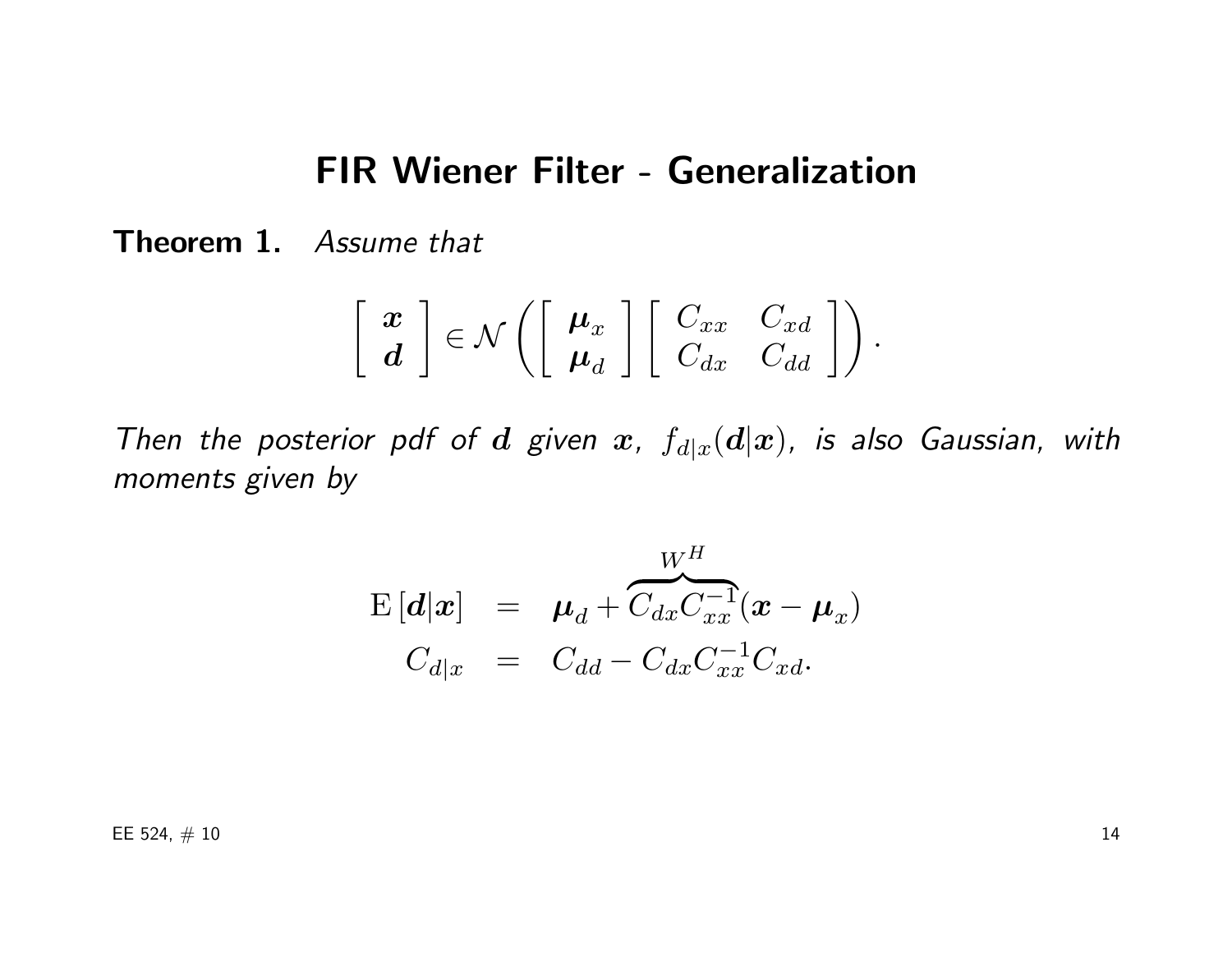# FIR Wiener Filter - Generalization

Consider 
$$
d = A\beta + \xi
$$
,  
\n $y = B\beta + \eta$ , where

$$
\mathrm{E}\left\{\left[\begin{array}{c} \xi \\ \eta \end{array}\right]\right\} = \mathbf{0}, \quad \mathrm{cov}\left\{\left[\begin{array}{c} \xi \\ \eta \end{array}\right]\right\} = \left[\begin{array}{cc} V_{11} & V_{12} \\ V_{21} & V_{22} \end{array}\right].
$$
  
Also, assume  $\mathrm{E}\left[\beta\right] = \beta_0$  and  $\mathrm{cov}(\beta) = \Gamma$ . We wish to predict  $d$  given  $y$ .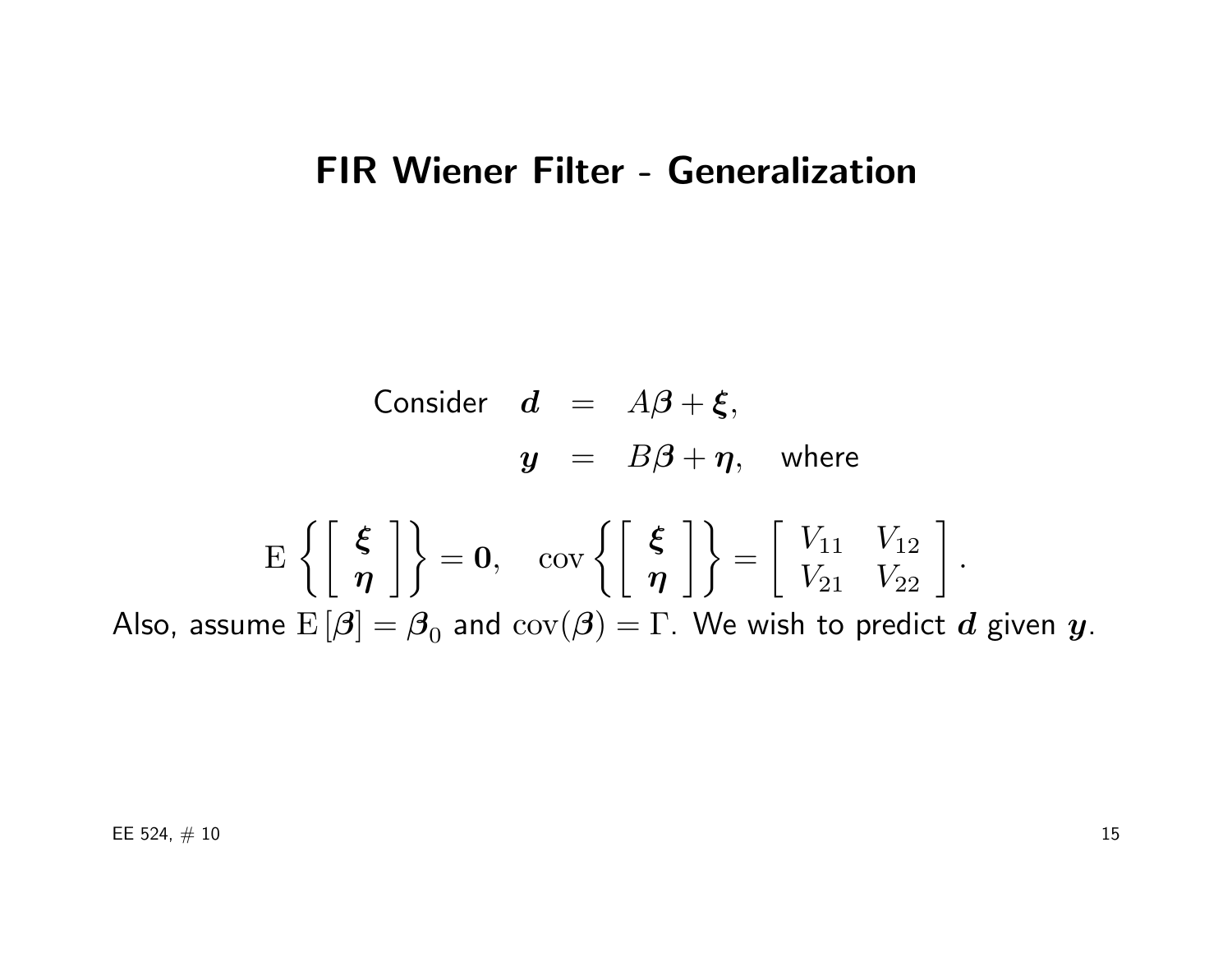Theorem 2. Minimum Mean-Square Error (MMSE) Solution:

$$
\widehat{\mathbf{d}} = A\boldsymbol{\beta}_0 + C(\mathbf{y} - B\boldsymbol{\beta}_0),
$$

where  $C = (A\Gamma B^{H} + V_{12})(B\Gamma B^{H} + V_{22})^{-1}$ .

#### MMSE:

 $A\Gamma A^{H}+V_{11}+C(B\Gamma B^{H}+V_{22})C^{H}-(A\Gamma B^{H}+V_{12})C^{H}-C(B\Gamma A^{H}+V_{21}).$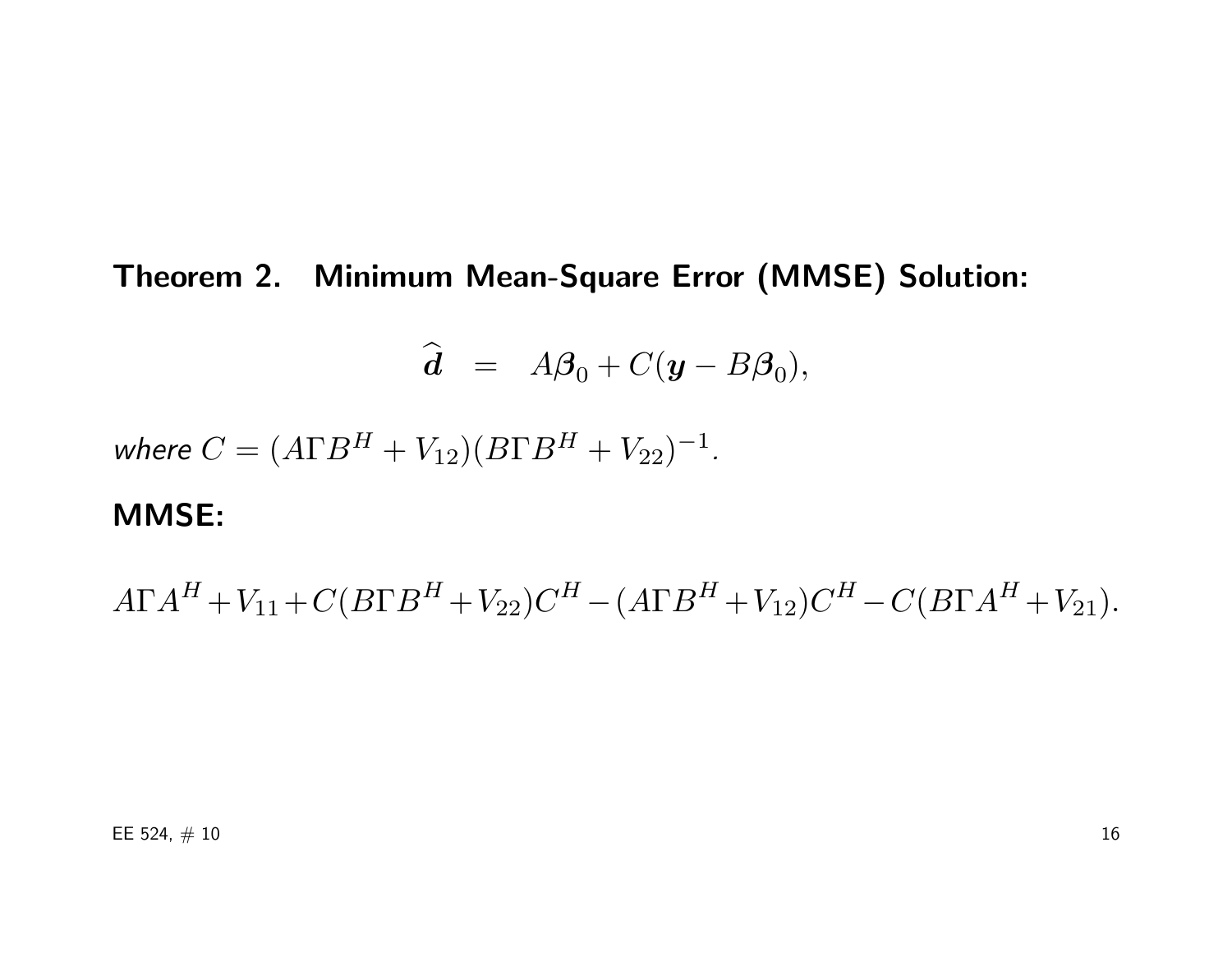## Kalman Filter

Consider a state-space model:

$$
\begin{array}{rcl}\n\boldsymbol{x}(t) & = & A\boldsymbol{x}(t-1) + \boldsymbol{\xi}(t), \\
\boldsymbol{y}(t) & = & B\boldsymbol{x}(t) + \boldsymbol{\eta}(t),\n\end{array}
$$

where

- $\{\boldsymbol{\xi}(t)\}\$  and  $\boldsymbol{\eta}(t)$  are independent sequences of zero-mean random vectors with covariances  $\Sigma_{\xi}$  and  $\Sigma_{\eta}$ , respectively;
- $\xi(t)$  and  $x(u)$  are independent for  $t > u$  and  $\eta(t)$  and  $x(u)$  are independent for  $t \geq u$ .

We wish to predict  $x(t)$  given  $y(1), y(2), \ldots y(t)$ .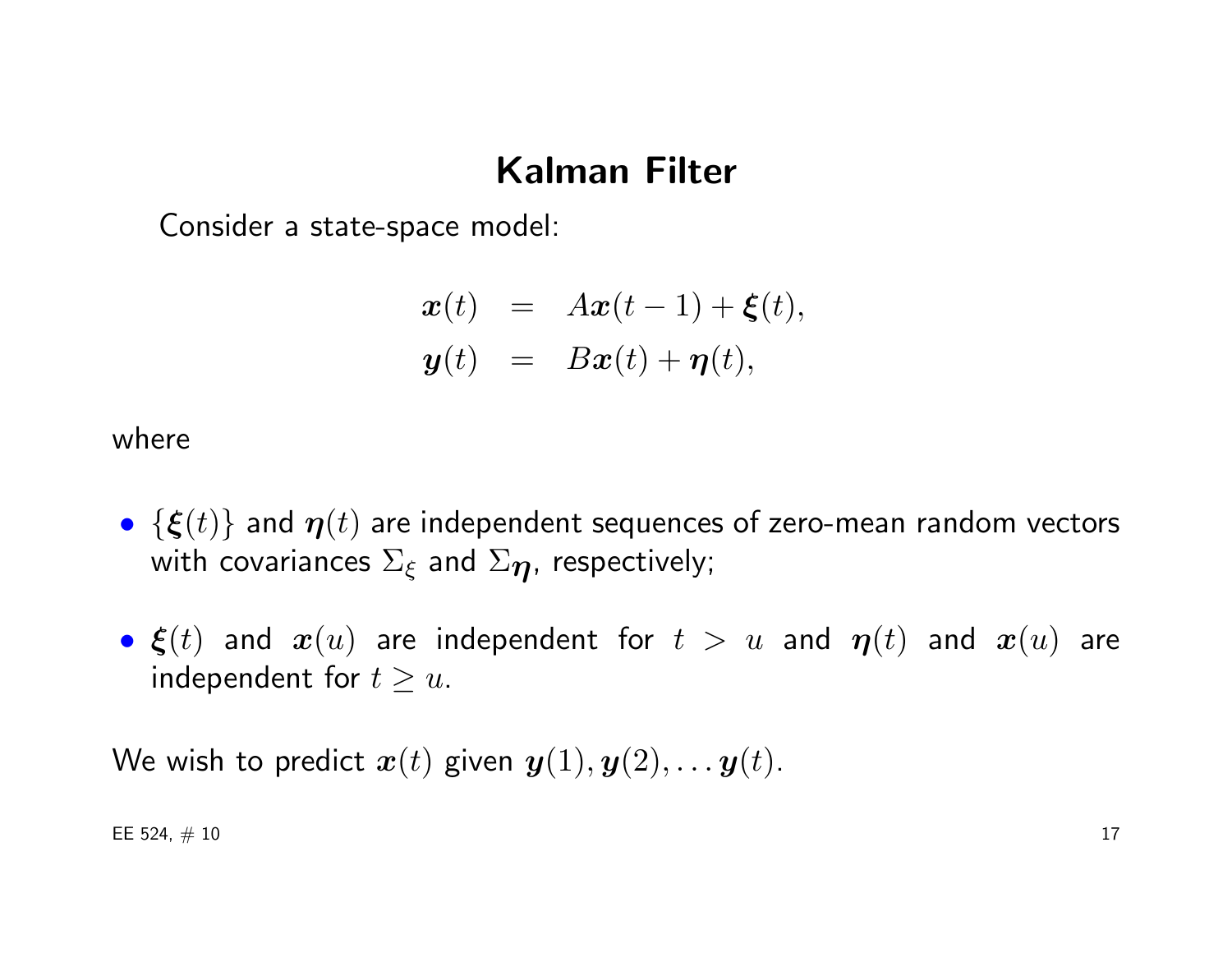**Idea:** Theorem 2 can be used to predict  $x(s)$  given  $y(t)$ . We write such predictor as  $\hat{x}(s|t)$  and its (minimum) mean-square error as  $P(s|t)$ .

How to construct a recursive procedure?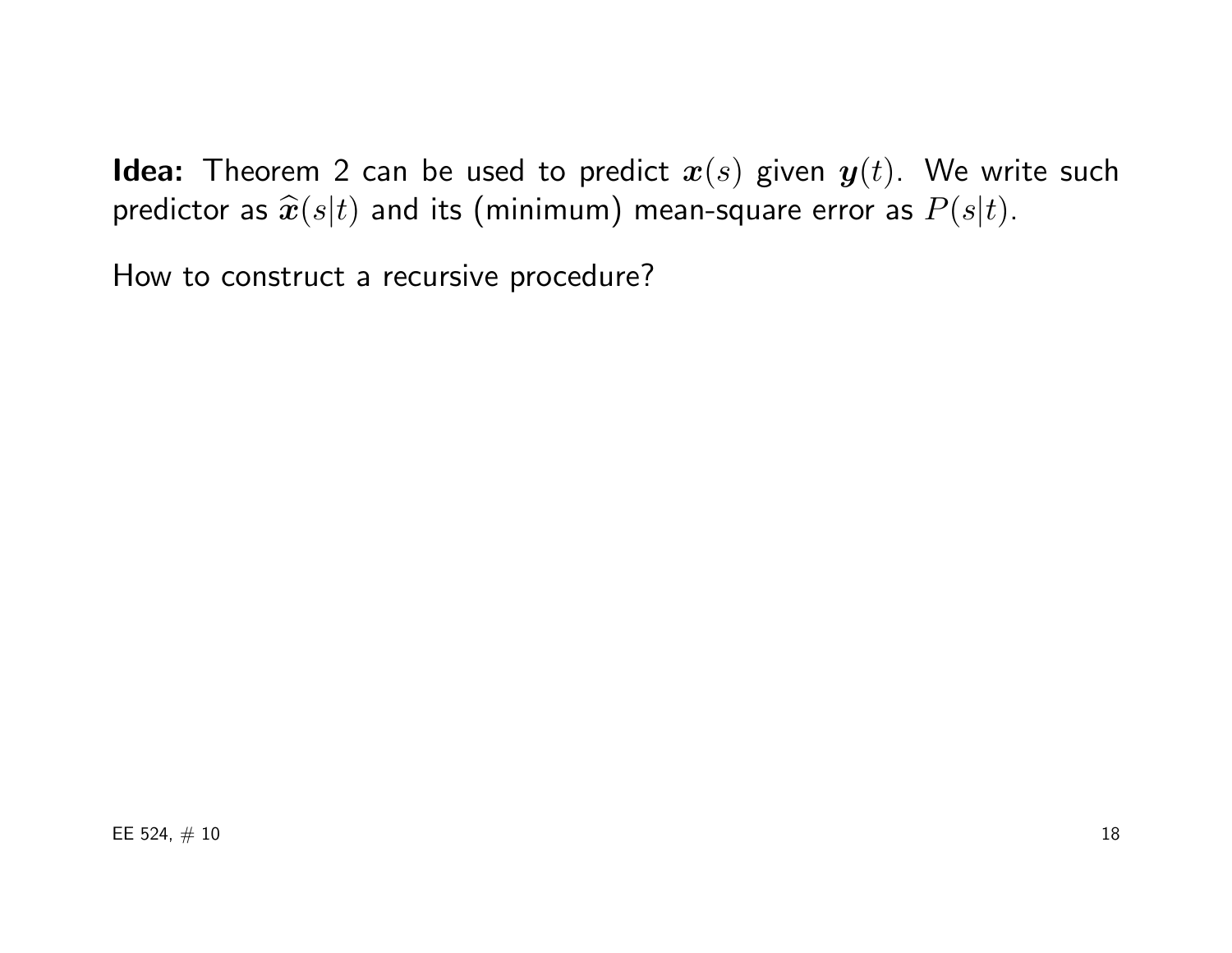#### Kalman Filter

Assume that we know  $\hat{x}(t + 1|t)$  and its MMSE  $P(t + 1|t)$ . We wish to find  $\hat{x}(t + 1|t + 1)$ . Then, we can write the following model:

$$
x(t+1) = \beta
$$
  

$$
y(t+1) = B\beta + \eta,
$$

where  $\beta_0 = \hat{x}(t + 1|t)$  and  $\Gamma = P(t + 1|t)$ . This implies

$$
\widehat{\boldsymbol{x}}(t+1|t+1) = \widehat{\boldsymbol{x}}(t+1|t) + C(t+1) \cdot [\boldsymbol{y}(t+1) - B\widehat{\boldsymbol{x}}(t+1|t)],
$$

where

$$
C(t+1) = P(t+1|t)BH[BP(t+1|t)BH + \Sigma_{\eta}]^{-1}.
$$

Also

$$
P(t+1|t+1) = P(t+1|t) - C(t+1)[BP(t+1|t)BH + \Sigma_{\eta}]^{-1}C(t+1)H.
$$